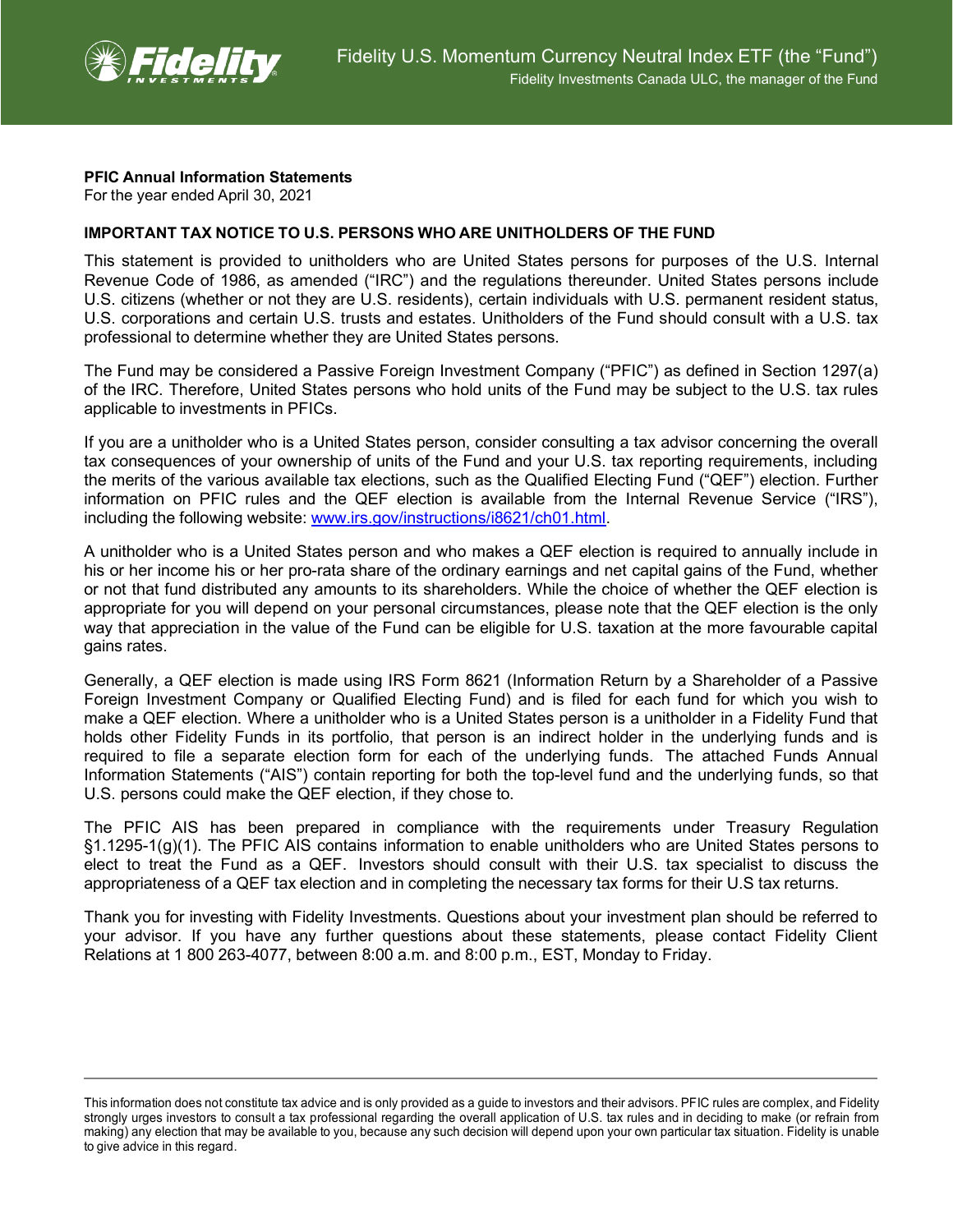

## **PFIC Annual Information Statements (US\$)**

For the Fund's PFIC taxation year ended April 30, 2021

- 1. This Information Statement applies to the PFIC taxation year of Fidelity U.S. Momentum Currency Neutral Index ETF (the "Fund") commencing on June 05, 2020 and ending on April 30, 2021.
- 2. The per-unit, per-day amounts of ordinary earnings and net capital gains of the Fund and it's lower-tier Fund(s) as applicable, for the period specified in paragraph (1) are provided in the table:

| <b>FIDELITY FUND HELD DIRECTLY</b>                         |                                       |                                      | <b>ORDINARY</b><br><b>EARNINGS \$</b>            | <b>NET CAPITAL</b><br><b>GAIN \$</b>         |
|------------------------------------------------------------|---------------------------------------|--------------------------------------|--------------------------------------------------|----------------------------------------------|
| Fidelity U.S. Momentum Currency Neutral Index ETF          |                                       |                                      | 0.00445191                                       | 0.00000000                                   |
| <b>FIDELITY LOWER-TIER FUNDS HELD</b><br><b>INDIRECTLY</b> | <b>ORDINARY</b><br><b>EARNINGS \$</b> | <b>NET CAPITAL</b><br><b>GAIN \$</b> | <b>FUND'S U.S. TAX YEAR</b><br><b>COMMENCING</b> | <b>FUND'S U.S. TAX</b><br><b>YEAR ENDING</b> |
| Fidelity U.S. Momentum Index ETF                           | 0.00762490                            | 0.00000000                           | June 05, 2020                                    | April 30, 2021                               |

To determine your pro-rata share of the amounts of ordinary earnings and net capital gains of the Fund and each of its lower-tier fund(s) held directly and indirectly, as applicable, multiply the per-unit per-day amounts indicated above by the number of units of the Fund held and the number of days you held the units during the Fund's PFIC taxation year.

Here is an example to illustrate the calculation using the per-unit, per-day factors.

You own 100 units of Fund A from the period May 1, 2020 through October 31, 2020. You purchased an additional 100 units of Fund A on November 1, 2020. You did not sell any units of the Fund at any time during the year. Fund A has a PFIC taxation year end of April 30, 2021.

The Fund's ordinary earnings were \$0.001 per unit, per day.

Result: Your ordinary earnings for 2021 of the directly held fund are (\$0.001 \* 183 days \* 100) + (\$0.001 \*180 days\* 200) = \$54.30

Use the same calculation method in the example above, to determine your pro-rata share of the amounts of ordinary earnings and capital gains for any applicable lower-tier Fund(s).

3. The per-unit amounts of cash and fair market value of other properties distributed or deemed distributed by the Fund during the period specified in paragraph(1) are provided in the below chart.

| <b>PAYMENT DATE</b> | <b>CASH/PROPERTY</b><br><b>DISTRIBUTIONS (\$)</b> |
|---------------------|---------------------------------------------------|
| December 31, 2020   | 0.06754489                                        |
| TOTAL               | 0.06754489                                        |